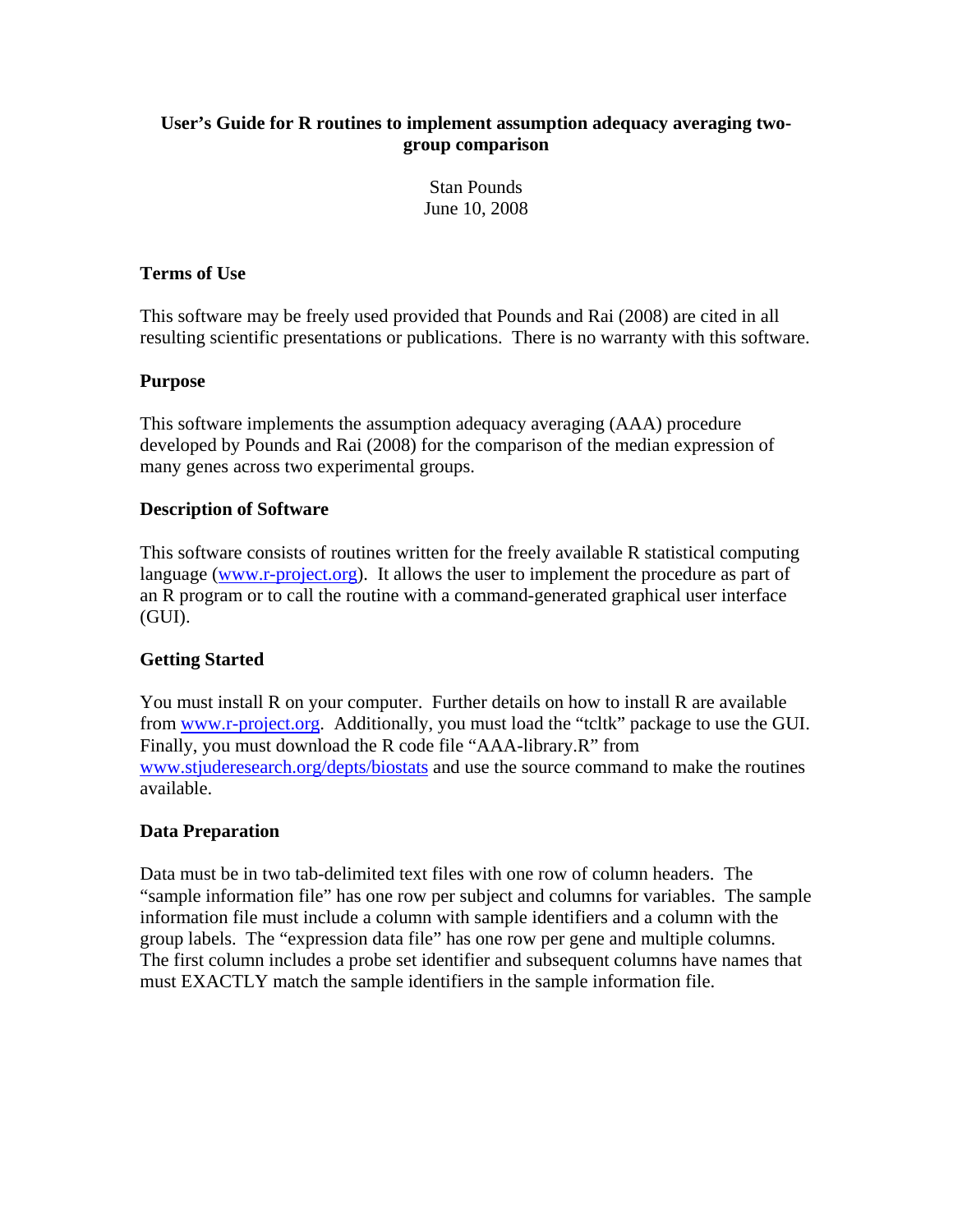# **Example**

The website [www.stjuderesearch.org/depts/biostats/aaa](http://www.stjuderesearch.org/depts/biostats/aaa) includes an example R script, example sample information file and example expression data file. You may download the data files and code files to implement the example. The example shows how to implement the method with the command-generated graphical user interface and how to implement the method as part of an R program.

## **Implementation with Command-Generated GUI**

After you have used the source command to make the routines in the library available for use, you may type "gui.aaa.2grp()" at the command prompt to generate a GUI to implement the procedure. The GUI requires the user to specify the name of the sample information file, the names of the sample identifier and group label columns within the sample information file, the expression data file, a results file, an R code file, and whether the expression data should be log-transformed.

First, the user specifies the sample information file by pressing the "Select" button to the right of "Sample Information File." in the top-right corner of the screen. This opens a browser window that allows the user to select the sample information file. After the user selects the file, the file name will appear in the GUI.

Next, the user specifies the sample identifier column of the sample information file by pressing the "Select" button to the right of "Sample ID Column." This will open a window with a list of column names for the user to select from. The user clicks on the column header name and presses "OK." The name of the column header will appear in the GUI after the user has made the selection. Note: Occassionally, windows will popup behind other currently open windows. You may need to check the task bar at the bottom to see if a TK window has opend behind other windows.

The user then specifies the group label column of the sample information file in the same manner as the sample identifier column was selected. The expression data file is selected in a manner similar to the selection of the sample information file. The results file and R code file are selected by clicking the respective "Specify" buttons. Finally, the user specifies whether the expression data should be log-transformed by clicking on a radio button.

Now, the user can choose to write the R code to perform the analysis by clicking the "Write R code" button or simply perform the analysis by clicking the "Perform Analysis" button.

#### **Implementation as an R program**

The routine "aaa.2grp" can be called as part of an R program. The aaa.2grp routine requires the file path for the sample information file (pheno.file), the name or numeric index of the sample information file with the sample identifiers (sampID.col), the name